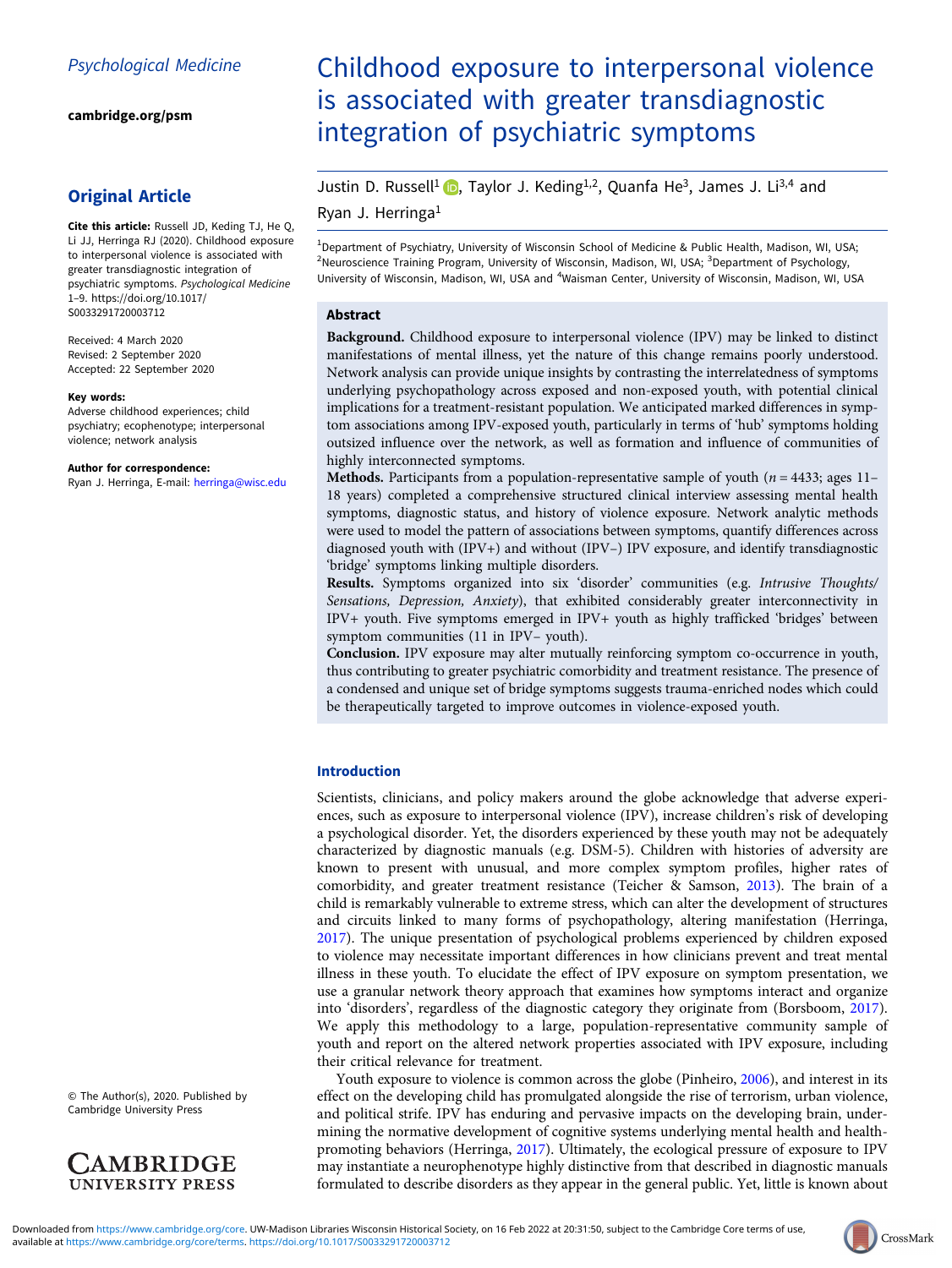how IPV alters the underlying structure of mental health symptoms in youth to portend such poor outcomes.

In recent years, a network theory of psychopathology has been advanced as an alternative way of conceptualizing mental disorders (Borsboom & Cramer, [2013](#page-7-0)). At the heart of the theory lies the notion that symptoms of psychopathology are causally connected through myriad biological, psychological, and societal mechanisms. If these causal relations are sufficiently strong, symptoms can generate a level of feedback that renders them selfsustaining. In this case, the network can become 'stuck' in a disorder state. The network theory holds that this is a general feature of mental disorders, which can therefore be understood as stable, yet harmful, states of strongly connected symptom networks (Borsboom, [2017](#page-7-0)). This idea naturally leads to a comprehensive model of psychopathology, encompassing a common explanatory model for mental disorders, as well as novel definitions of associated concepts such as mental health, resilience, vulnerability, and liability. In addition, the network theory has direct implications for how to understand diagnosis and treatment, and suggests a clear agenda for future research in psychiatry and associated disciplines (Fried et al., [2017](#page-7-0); Fried & Cramer, [2017\)](#page-7-0).

Recent advances in network theory have afforded new methodologies for exploring the interplay between symptoms across individuals with and without a history of exposure to IPV. The network perspective of psychopathology applies concepts from graph theory to model the way symptoms associate into conceptual disorders, and potentially interact to moderate severity or incite comorbidity (Borsboom, [2017](#page-7-0)). Briefly described, the network approach conceptualizes symptoms as distinct 'entities', capable of exerting and receiving causal influence, as opposed to reflective indicators of a latent, underlying disorder (Borsboom, [2017;](#page-7-0) Borsboom & Cramer, [2013\)](#page-7-0). Certain symptoms may form highly interconnected 'communities', either because of common etiology (e.g. hyper-activation of the amygdala) or common conceptual theme (negative emotionality; Golino and Epskamp, [2017](#page-7-0)). An interacting symptom community is conceptually akin to a disorder in the traditional sense. Comorbidity then stems from connections between symptoms in different disorder communities, such that change in one symptom may spark the manifestation (or amelioration) of a symptom in a different disorder. Indeed, the entire system is highly susceptible to change, as alterations in the manifestation of a single symptom can have cascading effects across the network.

There is extensive research examining the effect of extreme stressful experiences on youth manifestation of individual disorders. Teicher and Samson [\(2013](#page-8-0)) provide a detailed look at how early adverse experiences alter the symptom constellation and comorbidity of youth PTSD, depression, and bipolar disorders. Ultimately, it appears that youth exposed to extreme stress may demonstrate remarkably different symptom profiles in these disorders. Yet, according to a network perspective, the effects of adversity are unlikely limited to these three disorders. Rather they may exert a broader impact on the dependencies of interconnected symptoms. To our knowledge, no prior studies have examined the effect of IPV on the broader relational structure of psychiatric symptoms in youth, though there is expansive research into corresponding concepts. For example, a handful of studies have examined network models of PTSD symptoms in trauma-exposed youth (see e.g. Russell, Neill, Carrión, & Weems, [2017](#page-8-0)). Further, at least one study has used network methodology to examine variation in a psychiatric disorder (psychosis) across types of early childhood trauma (Isvoranu et al., [2017\)](#page-7-0). In a

line of investigation converse to our own, Fritz, Fried, Goodyer, Wilkinson, and Harmelen [\(2018;](#page-7-0) [2020\)](#page-7-0) examined network relationships among protective resilience factors in the aftermath of childhood adversity, with important outcomes for mental health.

Elucidating unique symptom network patterns in violenceexposed youth has important clinical relevance, potentially allowing clinicians to detect early patterns of risk to prevent mental illness, and by identifying core symptom nodes that may prove more fruitful for treating existing mental illness in victimized youth. To that end, the current study utilizes a cross-sectional network perspective to contrast a global network of psychopathology across youth with and without histories of IPV exposure. Broadly, we anticipate that symptoms will exhibit higher interconnectivity (i.e. network density) in IPV-exposed youth, given the higher levels of comorbidity typically seen in this population. In both groups, we anticipate the emergence of transdiagnostic 'bridge' symptoms that frequently operate as links between disorders. We expect that the nature of these symptoms will be altered in IPV-exposed youth, in that those symptoms with conceptual links to traumatic stress (e.g. hyperarousal, intrusive thoughts) may be more likely to act as bridges across the entire network.

# **Methods**

#### **Participants**

Data were collected from 4437 youth (ages 11–17) who provided complete self-report clinical assessments as part of the Philadelphia Neurodevelopmental Cohort (PNC), a large-scale community study of child and adolescent development (Calkins et al., [2015;](#page-7-0) Satterthwaite et al., [2016](#page-8-0)). Written assent and parental permission were obtained from participating youth and their parent or legal guardian, respectively. All study procedures were reviewed and approved by Institutional Review Boards at the University of Pennsylvania and Children's Hospital of Philadelphia. Data for this study were obtained on application to the National Center for Biotechnology Information database of Genotypes and Phenotypes (dbGaP; Project #18812).

#### Clinical assessment

#### Symptom report

Psychopathology symptoms and diagnoses were obtained from PNC youth using GOASSESS, a computerized modification of the Kiddie-Schedule for Affective Disorders and Schizophrenia – Epidemiological version (Calkins et al., [2015;](#page-7-0) Kaufman et al., [1997;](#page-7-0) Merikangas, Avenevoli, Costello, Koretz, & Kessler, [2009](#page-8-0)). Though the K-SADS utilizes a skip-logic structure, the current analyses solely incorporated a universal set of screener items presented to all participants, regardless of response. Missingness in these data was minimal and unlikely to affect our analyses (Graham, [2009](#page-7-0)), therefore listwise deletion was used as complete data are required by the IsingFit estimation package described below. Several GOASSESS items probe for different forms of a single symptom (e.g. specific phobia by type, social anxiety by situation). We anticipated that splitting an individual symptom into its different manifestations (i.e. separate items) might obscure the nature of its relationship with the broader network of psychopathology. Therefore, we collapsed these items into singular binary composites reflecting the presence or absence of a symptom generally (see [Table](#page-2-0) 1).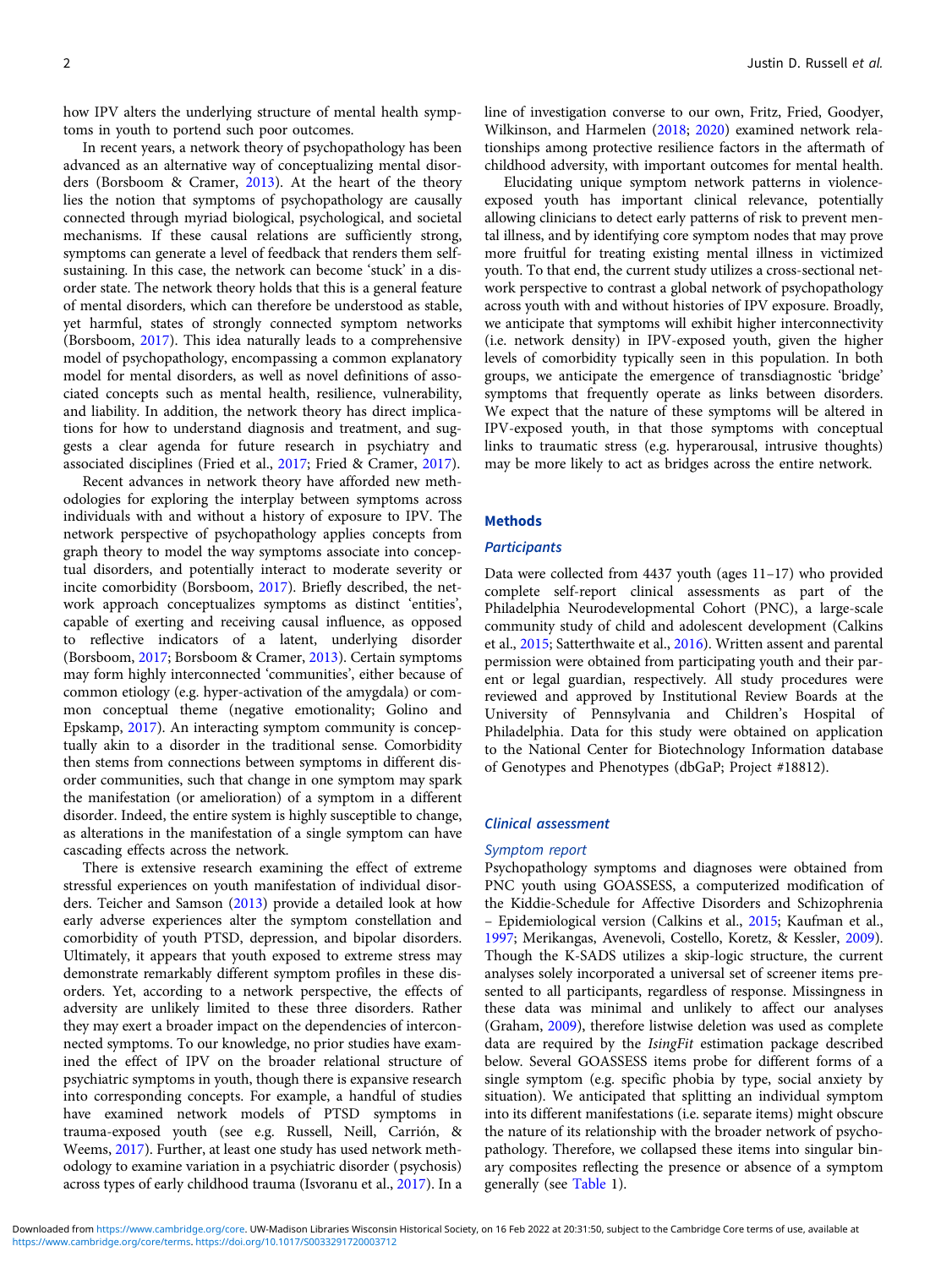<span id="page-2-0"></span>Table 1. Symptom screener items, with community membership, color, and label

| Community (color)                         | Network label                         |  |
|-------------------------------------------|---------------------------------------|--|
| Attention/impulsivity (light blue)        | <b>Blurting Out Answers</b>           |  |
|                                           | Difficulty Completing Tasks           |  |
|                                           | Difficulty Focusing                   |  |
|                                           | Difficulty Planning                   |  |
|                                           | Difficulty Sitting Still              |  |
|                                           | Difficulty Taking Turns               |  |
|                                           | Difficulty w/ Detail                  |  |
|                                           | Inattentiveness                       |  |
|                                           | Task Avoidance                        |  |
| Conduct problems (green)                  | Annoying/Blaming Others               |  |
|                                           | Argumentative w/ Adults/<br>Authority |  |
|                                           | Bullying/Fighting                     |  |
|                                           | Cruelty to Animals/People             |  |
|                                           | Lying/Stealing                        |  |
|                                           | Perceived Injustice                   |  |
|                                           | <b>Rule Breaking</b>                  |  |
|                                           | Threatening Others                    |  |
|                                           | Truancy/Running Away                  |  |
|                                           | Use of a Weapon                       |  |
|                                           | Vandalism                             |  |
|                                           | Vindictiveness                        |  |
| Depression (red)                          | Anhedonia                             |  |
|                                           | Crying Spells                         |  |
|                                           | Frequent Thoughts of Death/<br>Dying  |  |
|                                           | General Irritability <sup>b</sup>     |  |
|                                           | Sad/Depressed Feelings                |  |
|                                           | Thoughts of Suicide                   |  |
| Intrusive thoughts/sensations<br>(yellow) | Abnormal Weight Concerns              |  |
|                                           | <b>Bingeing</b>                       |  |
|                                           | Cognitive Panic Symptoms              |  |
|                                           | Compulsions <sup>a</sup>              |  |
|                                           | Delusions                             |  |
|                                           | Hoarding                              |  |
|                                           | Non-vocal Auditory<br>Hallucinations  |  |
|                                           | Obsessions <sup>a</sup>               |  |
|                                           | <b>Olfactory Hallucinations</b>       |  |
|                                           | Perfectionism                         |  |
|                                           | Somatic Panic Symptoms                |  |
|                                           | Specific Phobia <sup>a</sup>          |  |
|                                           | <b>Tactile Hallucinations</b>         |  |
|                                           | (Continued)                           |  |

Table 1. (Continued.)

| Community (color)   | Network label                         |  |  |
|---------------------|---------------------------------------|--|--|
|                     | <b>Visual Hallucinations</b>          |  |  |
|                     | Vocal Auditory Hallucinations         |  |  |
|                     | Worrying                              |  |  |
| Mania (purple)      | Elation                               |  |  |
|                     | <b>Excess Energy</b>                  |  |  |
|                     | Grandiosity                           |  |  |
|                     | Hyperkinesis                          |  |  |
|                     | Decreased Sleep Need                  |  |  |
|                     | Pressured Speech                      |  |  |
| Anxiety (dark blue) | Agoraphobia <sup>a</sup>              |  |  |
|                     | Apprehension about Separation         |  |  |
|                     | Caregiver-related Nightmares          |  |  |
|                     | Distress on Separation                |  |  |
|                     | Fear of Being Alone                   |  |  |
|                     | School/Play Refusal                   |  |  |
|                     | Social Anxiety <sup>a</sup>           |  |  |
| Omitted             | Robbery <sup>c</sup>                  |  |  |
|                     | Assaultive Robbery <sup>c</sup>       |  |  |
|                     | Sexual Coercion\Violence <sup>c</sup> |  |  |
|                     | Relative worry <sup>d</sup>           |  |  |

<sup>a</sup>Composite of multiple items capturing different manifestations of this symptom.

<sup>b</sup>Higher value combination of two similarly worded items. c Extremely low rate of endorsement.

dItem content did not capture a clinical symptom.

## Diagnostic status

Epidemiological research demonstrates that stress-exposed youth are more likely to meet diagnostic criteria for one or more forms of psychopathology (Green et al., [2010](#page-7-0)) and may therefore endorse a greater number of mental health symptoms during clinical assessment. Alternatively, some of these youth may exhibit resiliency to exposure, with limited symptomatology despite their history. As our analyses aimed to characterize IPV-related effects on symptom networks in youth with mental illness, we estimated symptom networks only in those youth who met diagnostic criteria for psychopathology. A flow diagram of study participants is provided in supplementary materials (online Supplementary eFig. 1).

#### Exposure to interpersonal violence

Six GOASSESS items ask about exposure to different forms of IPV (see [Table 2](#page-3-0) for content and frequency). From the sum of these items, we created a binary variable classifying participants who did (IPV  $\geq$  0) or did not (IPV = 0) report past exposure to IPV.

# Statistical analyses

# Network estimation

Conditional associations between psychopathology symptoms were estimated from pairwise complete responses to GOASSESS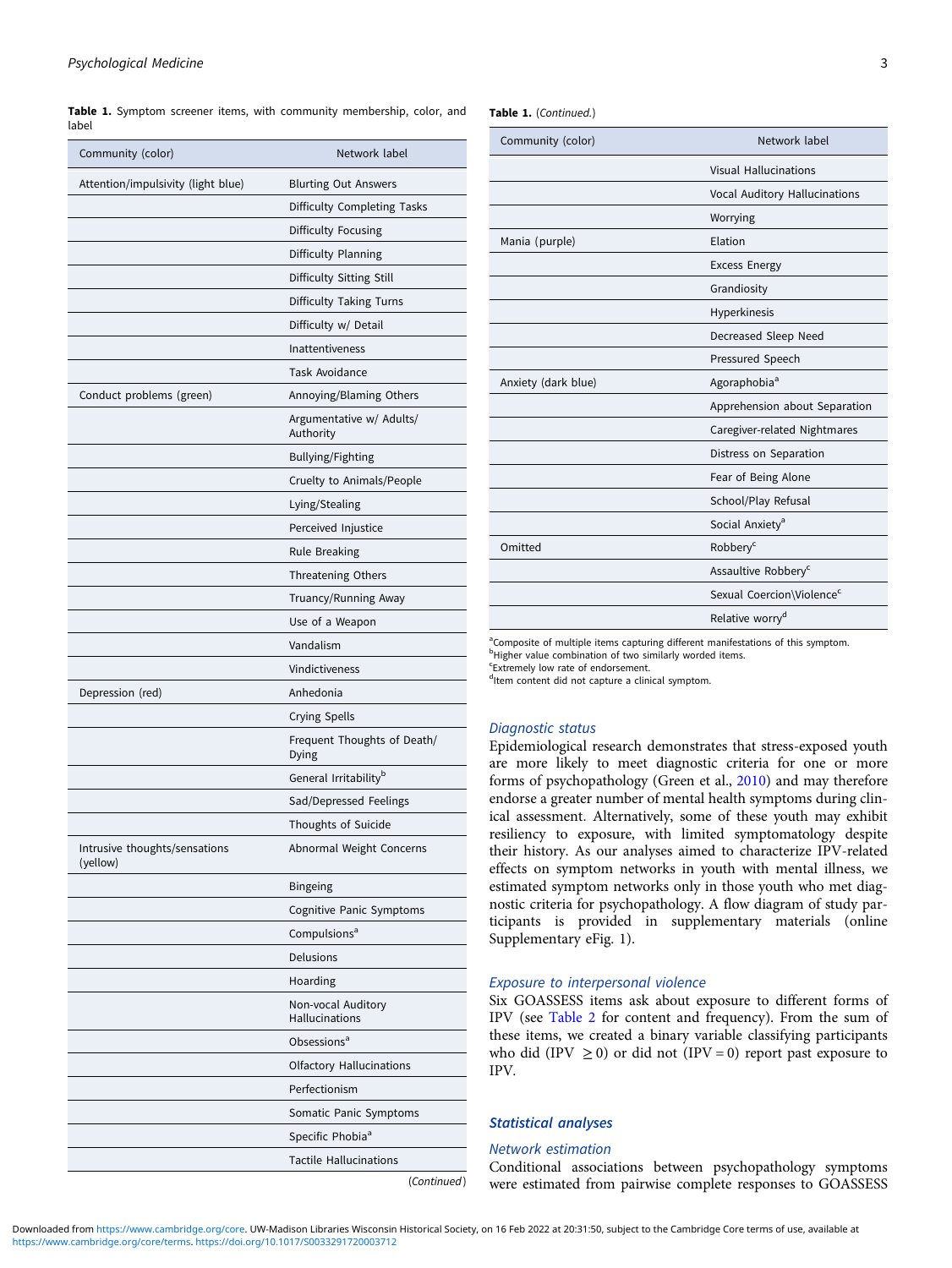<span id="page-3-0"></span>Table 2. Interpersonal violence exposure by incident type

|                                                             | All $(n = 4414)$ | $DX + (n = 2137)$ |
|-------------------------------------------------------------|------------------|-------------------|
| Feared for immediate survival<br>of self or a loved one (%) | 462 (10.5)       | 351 (16.4)        |
| Physically assaulted                                        | 206(4.7)         | 163 (7.6)         |
| Threatened with a weapon                                    | 184 (4.2)        | 137 (6.4)         |
| Sexual abuse/coercion                                       | 93(2.1)          | 81(3.8)           |
| Rape                                                        | 43(0.9)          | 38(1.8)           |
| Seen/heard someone<br>killed or very badly hurt             | 782 (17.7)       | 500 (23.4)        |
| Any IPV exposure                                            | 1202 (27.2)      | 797 (37.3)        |

DX, diagnosis; IPV, interpersonal violence.

items using an iterative generalized linear modeling approach implemented in the R-package IsingFit (van Borkulo et al., [2014\)](#page-8-0) as appropriate for dichotomous items. Conceptually, this process is akin to calculating the LASSO-regularized partial correlation between each pair of symptoms, conditioned on all other symptoms in the network. Here, imposition of the L1-norm sets weak regression coefficients to zero, thereby inducing sparsity into the matrix and network. Notably, the severity of correction varies according to sample size, therefore, networks estimated from separate samples are comparable only when those sample sizes are roughly equivalent (Epskamp, Borsboom, & Fried, [2018\)](#page-7-0) which was not the case in these data. We addressed this issue using a previously validated bootstrapping procedure (Fonseca-Pedrero et al., [2018](#page-7-0); Rhemtulla et al., [2016\)](#page-8-0) described in supplementary materials (online Supplementary eMethods 1).

#### Community characteristics

Nodes within a network may form communities, or groups of nodes more interconnected with one another than with the network at large. Each community may be characterized by the magnitude and breadth of global connections to other communities and local connections within its members. Below, global and local strength refer to the mean absolute sum of edge weights between one community and all others, or within a community's members, while global and local connectivity describe the corresponding quantity of connections (as a proportion of those possible).

To allow comparisons across subgroups, $+1$  $+1$  we identified the community membership structure in a network constructed from the full sample of youth ( $n = 4437$ ) and applied this to networks from each subsample. Communities were extracted through exploratory graph analysis, a technique which uses a random-walk algorithm to identify densely connected clusters of nodes (R-package *EGA*; Golino & Epskamp,  $2017$ ).<sup>[2](#page-7-0)</sup> Global and local strength of each community were compared across networks using Mann–Whitney U tests, while global and local community connectivity were contrasted using the N-1  $\chi^2$  test with p values estimated using Monte Carlo simulation  $(B = 100000)$ . Correction for multiple testing was performed using the Benjamini–Hochberg procedure (Benjamini & Hochberg, [1995\)](#page-7-0).

#### Node characteristics

The role of each symptom node in the broader network was primarily characterized using bridge strength, a metric reflecting the tendency for a symptom to show significant co-occurrence between communities (R-package networktools; Jones, [2019](#page-7-0)). Theoretically, symptoms high in bridge strength may function as conduits for comorbidity and may be important targets for clinical intervention (Jones, Ma, & McNally, [2019](#page-7-0)). We identified highly transdiagnostic symptoms in each network by ordering nodes in terms of descending bridge strength and thresholding using an elbow criterion across simulated window lengths (online Supplementary eMethods 2). Additional node-level characteristics strength (the absolute sum of connected edge weights) and clustering (tendency for a node to appear in a 'cluster' – a closed loop connecting at least two other nodes) are reported in supplementary materials (online Supplementary eMethods3, eTables 1–2, eFig. 5).

# Network visualization

The network structure of psychopathology symptoms was visualized using the R-package qgraph (Epskamp, Cramer, Waldorp, Schmittmann, & Borsboom, [2012\)](#page-7-0). Symptom nodes in each network are presented as circles, with triangles used for transdiagnostic 'bridge' symptoms. Border colors indicate community membership, as identified during exploratory graph analysis. Edges between symptoms are shown as lines, with thickness corresponding to edge weight. Networks were plotted according to a common template: the average node placement across groups was identified after application of the Fruchterman–Reingold (FR) algorithm, which forces strongly associated nodes together and expels weakly connected nodes to the periphery.

# **Results**

Demographic information for the full sample, IPV+, and IPV– groups is provided in [Table 3](#page-4-0) (see also online Supplementary eFig. 1), while the frequency of exposure to IPV in the full sample and diagnosed youth is shown in Table 2. When estimating networks, three items related to conduct disorder (engaging in robbery, physical, or sexual assault) were excluded from analyses due to very low rates of endorsement  $(n < 8)$  in one or both groups. Two items with extremely similar wording (i.e. unusual irritability) were combined by taking the larger value. One screener item was omitted that asked participants to compare their symptom severity with other youth. A full list of included and omitted symptoms is provided in [Table 1.](#page-2-0) The network of symptoms derived from the complete sample is presented in supplementary materials (online Supplementary eFig. 2), and broadly reflects the underlying dynamics of psychopathology in a population-representative sample. Of 1540 possible edges in this network, 353 (22.9%) survived regularization. Sensitivity analyses examined the fluctuation in edge weight estimates across bootstraps and found no meaningful bias in distribution (see online Supplementary eFigs 6A,B) as well as acceptable edge-weight stability (online Supplementary eFigs 7A,B) across decreasing sample sizes. Exploratory graph analysis revealed that symptoms generally organized into six communities: Anxiety (eight symptoms), Intrusive Thoughts/Sensations (15), Conduct Problems (12), Attention/Impulsivity (9), Depression (6), and Mania (6) (see [Table 1](#page-2-0)). Mania symptoms tended to exhibit the strongest local connectivity, while Intrusive Thoughts/Sensations community tended to show the lowest local connectivity (online Supplementary eFig. 3). No significant differences in global community characteristics were observed. Visually, Conduct Problems and Intrusive Thoughts/Sensations showed clear separation from

<sup>†</sup>The notes appear after the main text.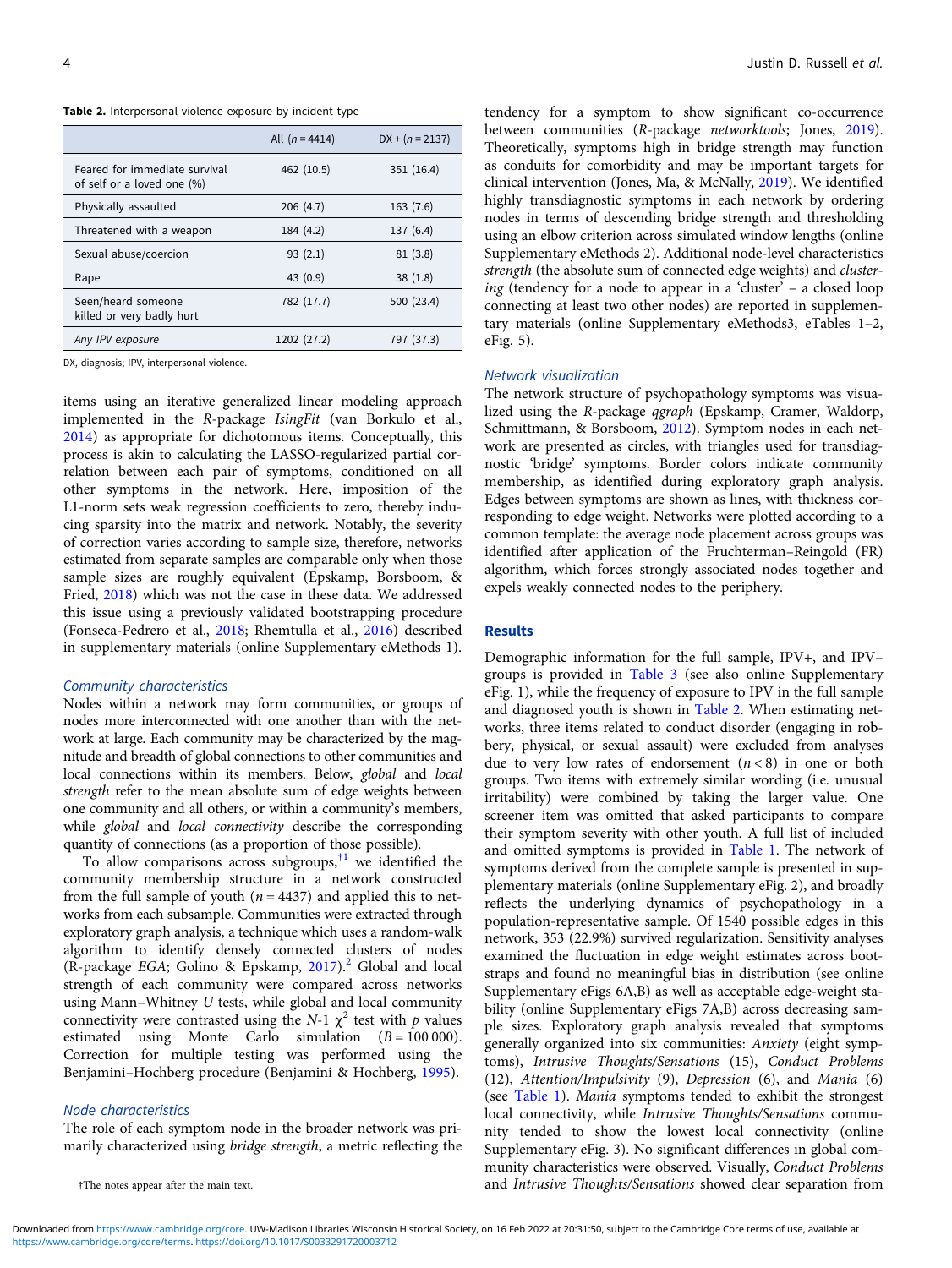<span id="page-4-0"></span>**Table 3.** Demographics across diagnosed youth with and without exposure to interpersonal violence<sup>a</sup>

|                       | All $(n = 4414)$ | $DX+ (n = 2137)$ | $DX+/IPV- (n = 1340)$ | $DX+/IPV+ (n = 797)$ |
|-----------------------|------------------|------------------|-----------------------|----------------------|
| Age, mean (SD), y     | 14.57 (1.97)     | 14.86 (1.93)     | 14.71 (1.94)          | 15.11 (1.88)         |
| Sex                   |                  |                  |                       |                      |
| Female (%)            | 2305 (52.2)      | 1202 (56.2)      | 785 (58.6)            | 417 (52.3)           |
| Male $(\% )$          | 2090 (47.4)      | 927 (43.4)       | 547 (40.8)            | 380 (47.7)           |
| Other/non-binary (%)  | 19(0.4)          | 8(0.4)           | 8(0.6)                | 0(0.0)               |
| Race/ethnicity        |                  |                  |                       |                      |
| European American (%) | 2512 (56.9)      | 1105(51.7)       | 782 (58.4)            | 323 (40.5)           |
| African American (%)  | 1421 (32.2)      | 776 (36.3)       | 394 (29.4)            | 382 (47.9)           |
| Other/mixed race (%)  | 481 (10.9)       | 256(12.0)        | 164 (12.2)            | 92(11.5)             |

DX, diagnosis; IPV, interpersonal violence.

<sup>a</sup>Due to the sample size, all between-group differences reached significance.

the remaining communities in terms of global connectivity, though not from each other. Six transdiagnostic 'bridge' symptoms emerged from four communities: Obsessions, Worrying, Agoraphobia, Crying Spells, General Irritability, and Perceived Injustice.

#### Contrasts across IPV exposure

#### Network-level differences

The networks of psychopathology symptoms in IPV+ and IPV– youth are shown in Figs  $1a$  $1a$  and  $1b$ , respectively. There were considerably more edge connections between symptoms in the network constructed from IPV+ youth (16.3% of 3136 possible edges) as compared to IPV- youth [12.0%;  $\chi^2(1) = 23.60$ ,  $p <$ 0.001,  $h = 0.12$ ]. Conversely, connections were stronger on average in the IPV– network ( $W = 79326$ ,  $p < 0.001$ ,  $r = 0.15$ ). In terms of within-community connectedness, the IPV+ network showed greater mean local strength and local connectivity, suggesting tighter integration within symptom communities among IPV+ youth  $[W = 7821, p = 0.01, r = 0.15; \chi^2(1) = 4.00, p < 0.05, h =$ 0.17]. Analyses of connectedness between communities were nuanced. While the IPV+ network showed greater global connectivity  $[\chi^2(1) = 24.95, p < 0.001; h = 0.14]$ , these connections were no stronger on average than in IPV– youth (online Supplementary eFigs 3–4).

#### Community-level differences

Global and local features of individual communities were compared within and between group networks. No community-level differences in local or global strength reached significance. Consistent with network-wide analyses, local strength was generally greater across communities in IPV+ youth. In terms of local connectivity, the proportion of within-community connections trended higher in IPV+ youth, with all communities displaying equal or greater frequency of same-community symptom connections. Global community connectivity was substantially impacted by IPV exposure, with IPV+ youth demonstrating more outward connections from the Intrusive Thoughts/Sensations, Conduct Problems, Attention/Impulsivity, and Mania communities (online Supplementary eFigs 3–4).

# Node-level differences

Finally, the characteristics of each network node (symptom) were compared across IPV+ and IPV– networks. Two 'transdiagnostic'

bridge symptoms emerged as common to both networks: Frequent Thoughts of Death/Dying, General Irritability. The IPV– network contained nine unique bridge symptoms drawn from all six communities, implying a less centralized symptom network. Conversely, just three unique bridge symptoms were present in the IPV+ network from three communities: Obsessions, Pressured Speech, and Hyperkinesis. Notably, while Obsessions did not demonstrate a strong tendency to bridge communities in IPV– youth, it was by far the most transdiagnostic symptom for IPV+ youth.

# Discussion

By applying a network perspective to the breadth of psychopathology symptoms in youth, we elucidate several critical insights about the networked nature of mental illness, and the moderating influence of exposure to IPV. First, our analyses found that at the population-level, symptoms broadly organize into six communities, and that these communities varied in the degree to which they had reciprocal connections between their member symptoms, as well as outward connections to other communities in the larger network. Second, IPV exposure appeared to alter the broader network structure by increasing both the frequency and strength of connections. Third, differences in overall network connectivity could be traced to individual symptom communities, where IPV+ moderated the frequency of connections within and between networks. Finally, at the node-level, different transdiagnostic bridge symptoms were observed in each group, with a more concentrated and unique set of bridge symptoms among IPV-exposed youth. In total, these findings suggest that exposure to IPV may alter the foundational structure of how mental illness is expressed in youth, thereby leading to the specialized disorder manifestations previously reported in this population (Teicher & Samson, [2013](#page-8-0)).

At the broadest level, our analyses provide important insight into the networked structure of psychopathology symptoms in youth. To our knowledge, only a handful of studies have applied the network perspective to the full spectrum of psychiatric symptoms (Boschloo et al., [2015\)](#page-7-0) – fewer still in youth (Boschloo, Schoevers, van Borkulo, Borsboom, & Oldehinkel, [2016](#page-7-0)) – and no studies have attempted to elucidate a broader, global organization by extracting symptom communities. A network constructed from the full sample of youth was highly interconnected,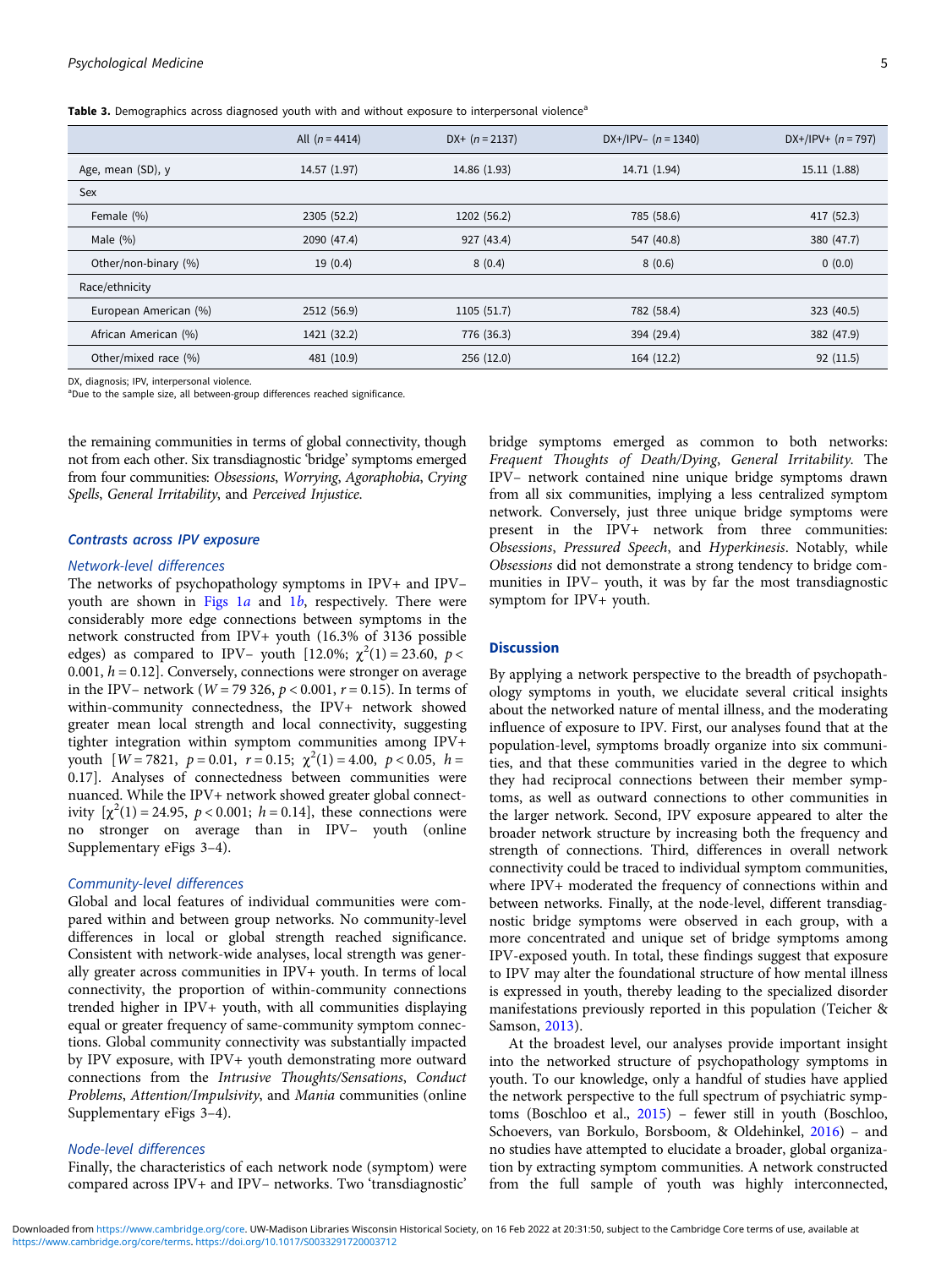<span id="page-5-0"></span>

Density: 16.6% of all possible edges Bridge Symptoms: General Irritability, Hyperkinesis, Obsessions, Pressured Speech, Thoughts of Death/Dying



Fig. 1. (a-b). Networks of psychiatric symptoms in youth with and without a history of exposure to interpersonal violence. Positive edges between symptoms are shown above in gray (no negative edges were observed), with line thickness reflecting the strength of the association. Symptom communities are distinguished by color, while bridge symptoms are shown as triangular nodes.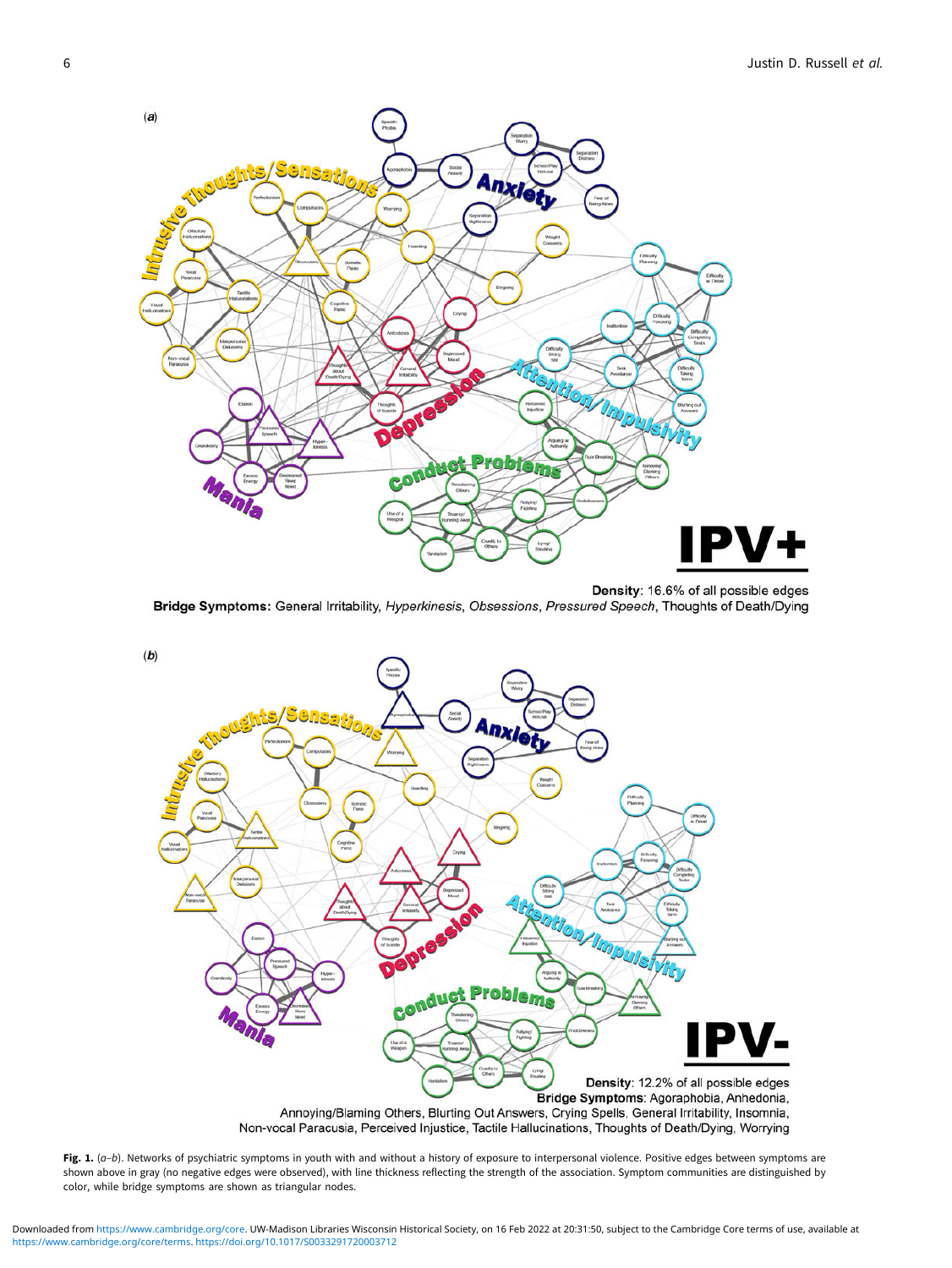supporting the perspective that mental health symptoms may interact in a systemic fashion. Symptoms coalesced into several communities conceptually consistent with current taxonomical approaches (e.g. ICD-10, DSM 5). Several insightful differences also emerged, such as the blend of obsessive-compulsive, psychotic, and panic symptoms in an 'intrusive thoughts' community. Ultimately, these results encourage the use of a community-based approach to understanding disorder, which may complement the factor analytic methods commonly used to better understand symptom co-expression.

When examining the effects of IPV exposure in youth, our analyses revealed notable differences in symptom networks underlying psychopathology. First, and consistent with our hypotheses, we found that IPV+ youth show greater interconnectivity (i.e. density) of symptom networks both within and between community clusters, suggesting greater transdiagnostic integration of psychiatric symptoms. At face value, these findings are consistent with literature pointing to more severe forms of psychopathology in IPV+, in particular increased rates of comorbidity among psychiatric illnesses (Kilpatrick et al., [2003](#page-8-0)). These findings also align with increasing data that IPV exposure during childhood may increase the risk for psychopathology more broadly, including attentional and conduct disorders, psychotic disorders, as well as more traditionally associated mood and anxiety disorders (Dvir, Ford, Hill, & Frazier, [2014;](#page-7-0) Keyes et al., [2012](#page-7-0)). Notably, prior work suggests that childhood adversities account for up to 45% of the risk for any psychiatric disorder in adolescence (Green et al., [2010](#page-7-0)). Our findings suggest that one potential mechanism behind this increased risk involves more densely connected networks of even seemingly disparate symptoms. While the temporal mechanisms remain unclear, it is possible that emerging symptoms, such as attentional impairment and anxiety, could further drive other symptom categories such as intrusive thoughts and depression in a way that becomes mutually reinforcing for the entire symptom network. Accordingly, these findings may also help to explain the greater incidence of treatment resistance in IPV-exposed youth (Agnew-Blais & Danese, [2016](#page-7-0); Nanni, Uher, & Danese, [2012;](#page-8-0) Williams, Smith, An, & Hall, [2008\)](#page-8-0) given the more highly connected symptom network at large and the difficulty of resolving multiple symptom categories simultaneously.

Next, we found that IPV+ youth also showed a more focal and unique pattern of transdiagnostic bridge symptoms connecting different symptom communities. Bridge symptoms have potentially high value as therapeutic targets which could be utilized to optimally disrupt the symptom network as a whole (Jones et al., [2019\)](#page-7-0). The more concentrated set of bridge symptoms in IPV-exposed youth could therefore provide a window of opportunity by allowing clinicians to address specific symptoms relevant for the broader range of psychopathology these youth experience. While frequent thoughts of death and general irritability were common bridge symptoms in both groups, IPV+ youth showed unique bridge symptoms including obsessions, pressured speech, and hyperkinesis. For obsessions, it is notable that many of these items involved the potential for trauma-related intrusions such as thoughts of guilt and violent images. Future studies would be warranted to determine what pattern of obsessions induced by IPV may be influencing the broader symptom network, and whether these obsessions are in fact trauma-related (e.g. PTSD) or more traditional OCD symptoms.

The other unique bridge symptoms in IPV-exposed youth, pressured speech and hyperkinesis, were notable for both being in the mania category of symptoms. Childhood IPV

exposure has also been associated with increased risk for bipolar disorder. Thus, early emergence of pressured speech and hyperkinesis as bridge symptoms may portend both the early manifestation of bipolar disorder (Agnew-Blais & Danese, [2016](#page-7-0)) as well as their influence on the emergence or exacerbation of other symptoms in the network. Alternatively, we note that pressured speech and hyperkinesis fall under the umbrella of hyperarousal – a central facet of PTSD. Therefore, it is also possible that their transdiagnostic nature in IPV+ youth reflects the unmodeled influence of traumatic stress symptoms. Regardless, these bridge symptoms could again represent potentially unique and fruitful targets for intervention in this vulnerable population of youth. However, future studies implementing longitudinal measures with intervention would be needed to test these hypotheses.

There are many strengths to this study including the large sample size, community representation, and transdiagnostic symptom approach to understanding the effects of IPV in youth. However, it is not without limitations. First, the sample is cross-sectional, and we therefore do not have the ability to determine temporal causality of symptoms, nor how IPV may alter early manifestations in symptom networks. Moreover, binarization of exposure to IPV masks the unique influence of specific experiences (e.g. sexual abuse v. domestic violence). Future studies using longitudinal designs with high-frequency symptom assessments, and sample size necessary to independently consider IPV types will be needed to further explore these dynamics over the course of development. Second, while graph theoretical approaches represent a powerful way to examine symptom networks, the current data were limited to the use of the KSADS screener items (present for all youth) as well as their binary nature (present/absent). Our models may therefore not capture the full extent of symptom relationships in youth with and without IPV exposure. Relatedly, selection biases (e.g. Berkson's bias; De Ron, Fried, & Epskamp, [2019\)](#page-7-0) inherent to studying populations with clinical diagnoses may have significant effects on the covariance structure of symptom expression. Although the PNC as a whole was a community-representative sample, our stratification based on GOASSESS diagnosis may have introduced differences in symptom network structure not representative of the 'typical' nature of mental health in youth. Finally, when attributing symptom network differences putatively to IPV exposure, it is possible that other variables may be accounting for group differences in symptom network architecture such as parental mental illness, sex, race/ethnicity, genetic background, and access to social supports and treatments. Unfortunately, our dataset (obtained from a public repository) did not include data about many of the variables that may moderate important IPV-related differences in symptom architecture. For those variables available to us (e.g. sex, race), the interaction of IPV with such variables would require estimating separate networks for each subset of participants (e.g. IPV+ and female), which would be severely underpowered. Future studies would be warranted to examine these possibilities with the goal of identifying the most relevant factors driving the pronounced symptom network differences observed.

#### Conclusion

In summary, this is the first study, to our knowledge, to examine symptom network architecture in psychiatrically affected youth as a function of IPV exposure. Our findings of more densely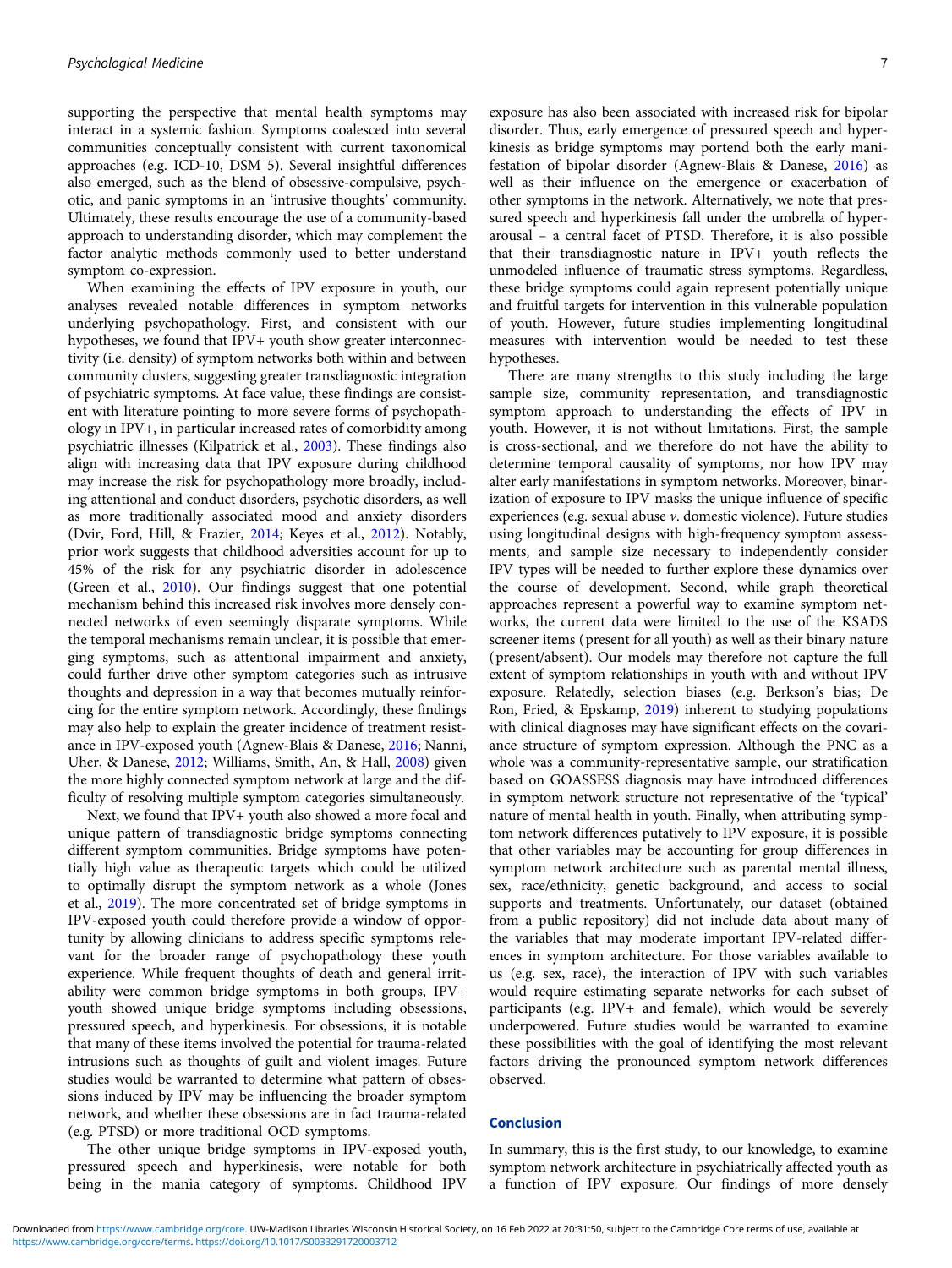<span id="page-7-0"></span>connected, transdiagnostic symptom networks in IPV+ youth provide broader support of the literature indicating greater illness severity, comorbidity, and treatment resistance in this population. Furthermore, the more focal and unique set of bridge symptoms in youth exposed to IPV may offer new insights into the underlying mechanisms of psychopathology in this population and could represent key therapeutic targets to improve outcomes for affected youth.

Supplementary material. The supplementary material for this article can be found at <https://doi.org/10.1017/S0033291720003712>

Acknowledgements. The authors express their gratitude to Sara Heyn, William Wooten, Andrew Sheldon, and Erin Neill MSW for their valuable contributions to this manuscript.

Financial support. This work was supported by funding provided by the National Institute of Mental Health (5T32-MH018931, JDR; R01-MH115910, R01-MH117141, RJH) and the National Science Foundation (DGE-1747503, TJK). This work reports on data originally collected as part of the Philadelphia Neurodevelopmental Cohort, and obtained on application to the National Center for Biotechnology Information database of Genotypes and Phenotypes (dbGaP; Project #18812).

Conflict of interest. The authors declare no conflicts of interest.

#### Notes

<sup>1</sup> Though the commonly used NetworkComparisonTest package would have been preferable, its use was computationally prohibitive due to the number of cases and nodes in our analyses, as well as our use of  $\emph{isingFit}$  estimation.  $^2$  Community structures extracted from each subgroup were closely equivalent to that of the full sample.

#### References

- Agnew-Blais, J., & Danese, A. (2016). Childhood maltreatment and unfavourable clinical outcomes in bipolar disorder: A systematic review and meta-analysis. The Lancet Psychiatry, 3(4), 342–349. [https://doi.org/10.](https://doi.org/10.1016/S2215-0366(15)00544-1) [1016/S2215-0366\(15\)00544-1.](https://doi.org/10.1016/S2215-0366(15)00544-1)
- Benjamini, Y., & Hochberg, Y. (1995). Controlling the false discovery rate: A practical and powerful approach to multiple testing. Journal of the Royal Statistical Society: Series B (Methodological), 57(1), 289-300. [https://doi.](https://doi.org/10.1111/j.2517-6161.1995.tb02031.x) [org/10.1111/j.2517-6161.1995.tb02031.x.](https://doi.org/10.1111/j.2517-6161.1995.tb02031.x)
- Borsboom, D. (2017). A network theory of mental disorders. World Psychiatry, 16(1), 5–13. [https://doi.org/10.1002/wps.20375.](https://doi.org/10.1002/wps.20375)
- Borsboom, D., & Cramer, A. O. J. (2013). Network analysis: An integrative approach to the structure of psychopathology. Annual Review of Clinical Psychology, 9(1), 91–121. [https://doi.org/10.1146/annurev-clinpsy-050212-](https://doi.org/10.1146/annurev-clinpsy-050212-185608) [185608.](https://doi.org/10.1146/annurev-clinpsy-050212-185608)
- Boschloo, L., Schoevers, R. A., van Borkulo, C. D., Borsboom, D., & Oldehinkel, A. J. (2016). The network structure of psychopathology in a community sample of preadolescents. Journal of Abnormal Psychology, 125(4), 599–606. <https://doi.org/10.1037/abn0000150>.
- Boschloo, L., van Borkulo, C. D., Rhemtulla, M., Keyes, K. M., Borsboom, D., & Schoevers, R. A. (2015). The network structure of symptoms of the diagnostic and statistical manual of mental disorders. PLoS ONE, 10(9), e0137621. [https://doi.org/10.1371/journal.pone.0137621.](https://doi.org/10.1371/journal.pone.0137621)
- Calkins, M. E., Merikangas, K. R., Moore, T. M., Burstein, M., Behr, M. A., Satterthwaite, T. D., … Mentch, F. D. (2015). The Philadelphia neurodevelopmental cohort: Constructing a deep phenotyping collaborative. Journal of Child Psychology and Psychiatry, 56(12), 1356–1369. [https://doi.org/10.](https://doi.org/10.1111/jcpp.12416) [1111/jcpp.12416](https://doi.org/10.1111/jcpp.12416).
- De Ron, J., Fried, E. I., & Epskamp, S. (2019). Psychological networks in clinical populations: A tutorial on the consequences of Berkson's bias. Psychological Medicine, 1–9. [https://doi.org/10.1017/S003329171](https://doi.org/10.1017/S0033291719003209) [9003209](https://doi.org/10.1017/S0033291719003209).
- Dvir, Y., Ford, J. D., Hill, M., & Frazier, J. A. (2014). Childhood maltreatment, emotional dysregulation, and psychiatric comorbidities. Harvard Review of Psychiatry, 22(3), 149–161. [https://doi.org/10.1097/HRP.](https://doi.org/10.1097/HRP.0000000000000014) [0000000000000014](https://doi.org/10.1097/HRP.0000000000000014).
- Epskamp, S., Borsboom, D., & Fried, E. I. (2018). Estimating psychological networks and their accuracy: A tutorial paper. Behavior Research Methods, 50(1), 195–212. [https://doi.org/10.3758/s13428-017-0862-1.](https://doi.org/10.3758/s13428-017-0862-1)
- Epskamp, S., Cramer, A. O. J., Waldorp, L. J., Schmittmann, V. D., & Borsboom, D. (2012). qgraph: Network visualizations of relationships in psychometric data. Journal of Statistical Software, 48(4), 1–18. [https://doi.](https://doi.org/10.18637/jss.v048.i04) [org/10.18637/jss.v048.i04.](https://doi.org/10.18637/jss.v048.i04)
- Fonseca-Pedrero, E., Ortuño, J., Debbané, M., Chan, R. C., Cicero, D., Zhang, L. C., … Kwapil, T. (2018). The network structure of schizotypal personality traits. Schizophrenia Bulletin, 44(suppl\_2), S468–S479. [https://doi.org/10.](https://doi.org/10.1093/schbul/sby044) [1093/schbul/sby044](https://doi.org/10.1093/schbul/sby044).
- Fried, E. I., & Cramer, A. O. (2017). Moving forward: Challenges and directions for psychopathological network theory and methodology. Perspectives on Psychological Science, 12(6), 999–1020. [https://doi.org/10.](https://doi.org/10.1177/1745691617705892) [1177/1745691617705892](https://doi.org/10.1177/1745691617705892).
- Fried, E. I., van Borkulo, C. D., Cramer, A. O. J., Boschloo, L., Schoevers, R. A., & Borsboom, D. (2017). Mental disorders as networks of problems: A review of recent insights. Social Psychiatry and Psychiatric Epidemiology, 52(1), 1–10. [https://doi.org/10.1007/s00127-016-1319-z.](https://doi.org/10.1007/s00127-016-1319-z)
- Fritz, J., Fried, E. I., Goodyer, I. M., Wilkinson, P. O., & Harmelen, A.-L. van. (2018). A network model of resilience factors for adolescents with and without exposure to childhood adversity. Scientific Reports, 8(1), 1–13. [https://](https://doi.org/10.1038/s41598-018-34130-2) [doi.org/10.1038/s41598-018-34130-2.](https://doi.org/10.1038/s41598-018-34130-2)
- Fritz, J., Stochl, J., Goodyer, I. M., van Harmelen, A.-L., & Wilkinson, P. O. (2020). Embracing the positive: An examination of how well resilience factors at age 14 can predict distress at age 17. Translational Psychiatry, 10. <https://doi.org/10.1038/s41398-020-00944-w>.
- Golino, H. F., & Epskamp, S. (2017). Exploratory graph analysis: A new approach for estimating the number of dimensions in psychological research. PLoS ONE, 12(6), e0174035. [https://doi.org/10.1371/journal.](https://doi.org/10.1371/journal.pone.0174035) [pone.0174035.](https://doi.org/10.1371/journal.pone.0174035)
- Graham, J. W. (2009). Missing data analysis: Making it work in the real world. Annual Review of Psychology, 60, 549–576. [https://doi.org/10.1146/annurev.](https://doi.org/10.1146/annurev.psych.58.110405.085530) [psych.58.110405.085530](https://doi.org/10.1146/annurev.psych.58.110405.085530).
- Green, J. G., McLaughlin, K. A., Berglund, P. A., Gruber, M. J., Sampson, N. A., Zaslavsky, A. M., & Kessler, R. C. (2010). Childhood adversities and adult psychiatric disorders in the national comorbidity survey replication I: Associations with first onset of DSM-IV disorders. Archives of General Psychiatry, 67(2), 113–123. [https://doi.org/10.1001/archgenpsychiatry.](https://doi.org/10.1001/archgenpsychiatry.2009.186) [2009.186.](https://doi.org/10.1001/archgenpsychiatry.2009.186)
- Herringa, R. J. (2017). Trauma, PTSD and the developing brain. Current Psychiatry Reports, 19(10), 69. [https://doi.org/10.1007/s11920-](https://doi.org/10.1007/s11920-017-0825-3) [017-0825-3.](https://doi.org/10.1007/s11920-017-0825-3)
- Isvoranu, A.-M., van Borkulo, C. D., Boyette, L.-L., Wigman, J. T. W., Vinkers, C. H., & Borsboom, D. (2017). A network approach to psychosis: Pathways between childhood trauma and psychotic symptoms. Schizophrenia Bulletin, 43(1), 187–196. <https://doi.org/10.1093/schbul/sbw055>.
- Jones, P. J. (2019). Networktools: Tools for Identifying Important Nodes in Networks (Version 1.2.1) [R]. Retrieved from [https://cran.r-project.org/](https://cran.r-project.org/package=networktools) [package=networktools.](https://cran.r-project.org/package=networktools)
- Jones, P. J., Ma, R., & McNally, R. J. (2019). Bridge centrality: A network approach to understanding comorbidity [published online ahead of print June 10 2019]. Multivariate Behavioral Research, 1–15. https://doi.org/ 10.1080/00273171.2019.1614898.
- Kaufman, J., Birmaher, B., Brent, D., Rao, U. M. A., Flynn, C., Moreci, P., … Ryan, N. (1997). Schedule for affective disorders and schizophrenia for school-Age children-present and lifetime version (K-SADS-PL): Initial reliability and validity data. Journal of the American Academy of Child & Adolescent Psychiatry, 36(7), 980–988. [https://doi.org/10.1097/00004583-](https://doi.org/10.1097/00004583-199707000-00021) [199707000-00021.](https://doi.org/10.1097/00004583-199707000-00021)
- Keyes, K. M., Eaton, N. R., Krueger, R. F., McLaughlin, K. A., Wall, M. M., Grant, B. F., & Hasin, D. S. (2012). Childhood maltreatment and the structure of common psychiatric disorders. The British Journal of Psychiatry, 200 (2), 107–115. [https://doi.org/10.1192/bjp.bp.111.093062.](https://doi.org/10.1192/bjp.bp.111.093062)